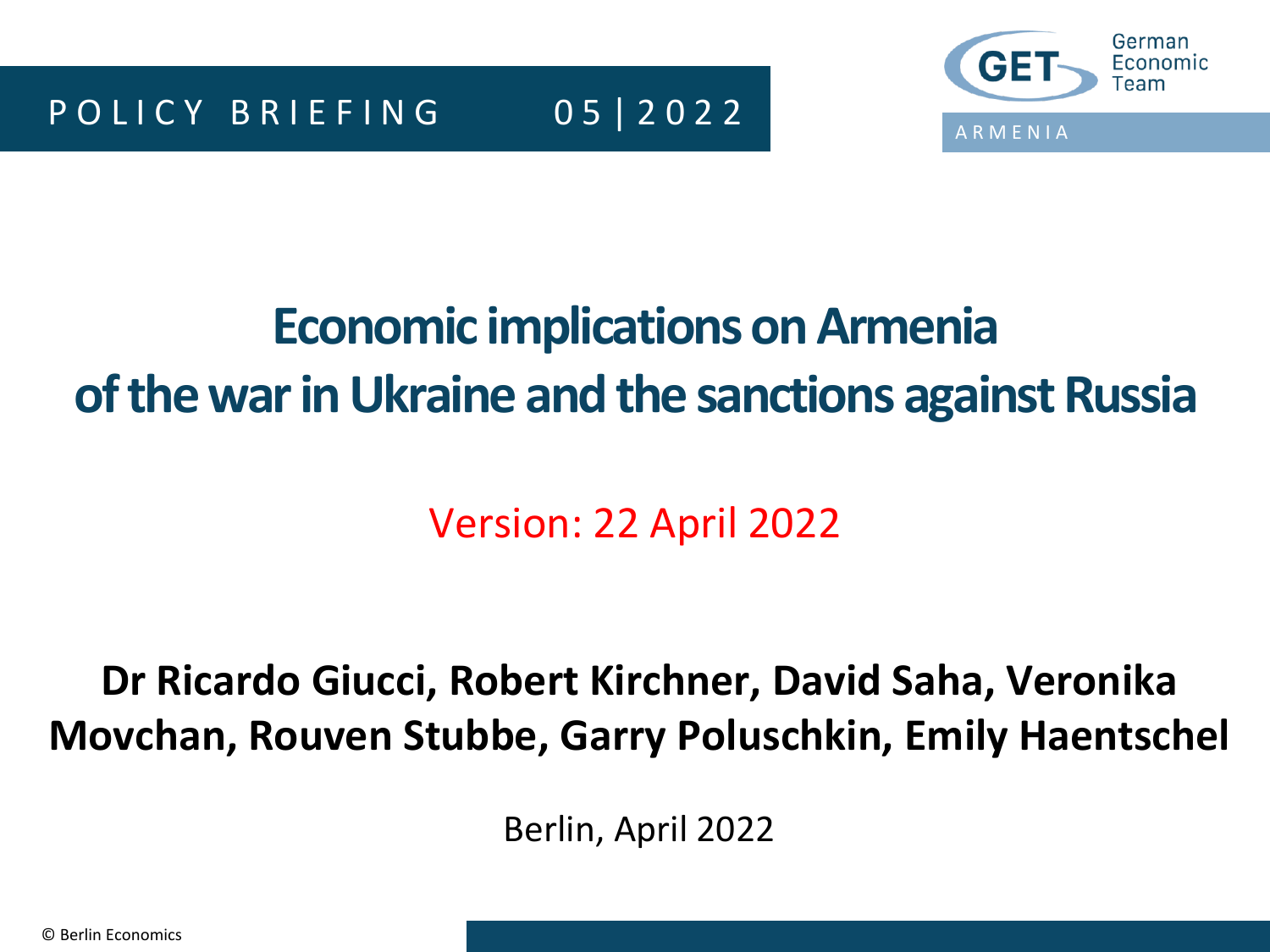## **Summary**

- **ARM economy** strongly affected by war in UKR and sanctions against RUS
- Significant drop in **exports** in 2022 expected: USD 244 m or 1.8% of GDP
- Strongest decline: **brandy** (USD 47 m) and further agro-food products (trout, tomatoes, peaches and cheese)
- **Remittances** from RUS likely to drop by 2.8% of GDP; strong shock
- Effect on **tourism** might be positive, due to influx of high-skilled Russians
- Neither **energy** security nor prices affected; ARM purchases Russian oil, which currently trades at a discount; gas contract with Gazprom covers full year
- Consequently, no negative effect of energy prices on **inflation**; despite this, need for maintaining tight monetary policy to anchor expectations
- **Budget deficit** likely to increase due to weaker economic outlook; possible sizeable emigration of (ethnic) Armenians from RUS later this year would post a major challenge to fiscal policy; possible role for donors

## ➢ **Strong economic shock on ARM, mainly due to lower remittances and exports**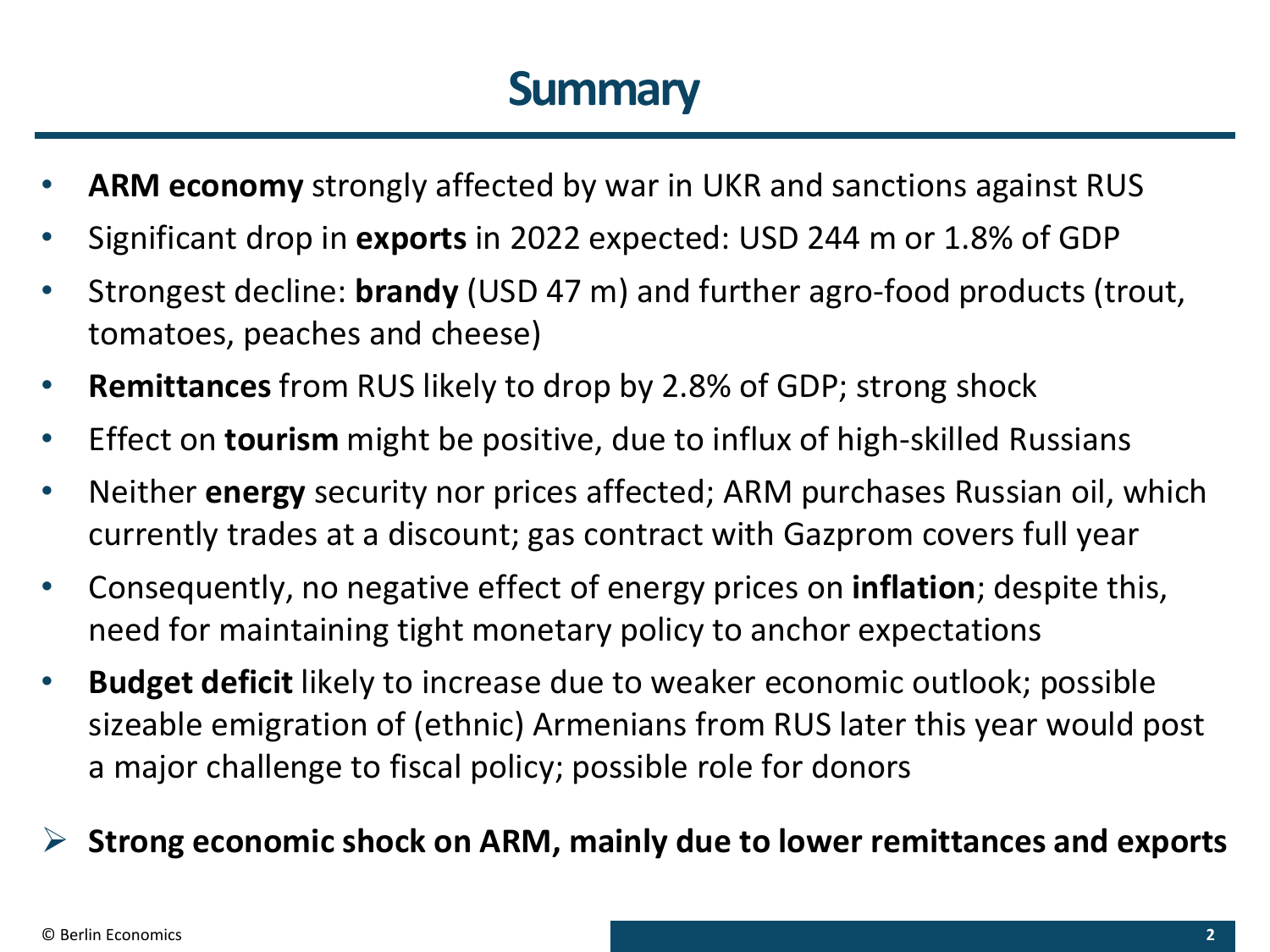## **Outline**

- 1. Introduction
- 2. Economic outlook in Russia in 2022
- 3. Implications for exports to Russia
- 4. Implications of higher wheat import prices
- 5. Implications for energy imports from Russia
- 6. Implications for Russian tourism
- 7. Implications for remittances from Russia
- 8. Macroeconomic implications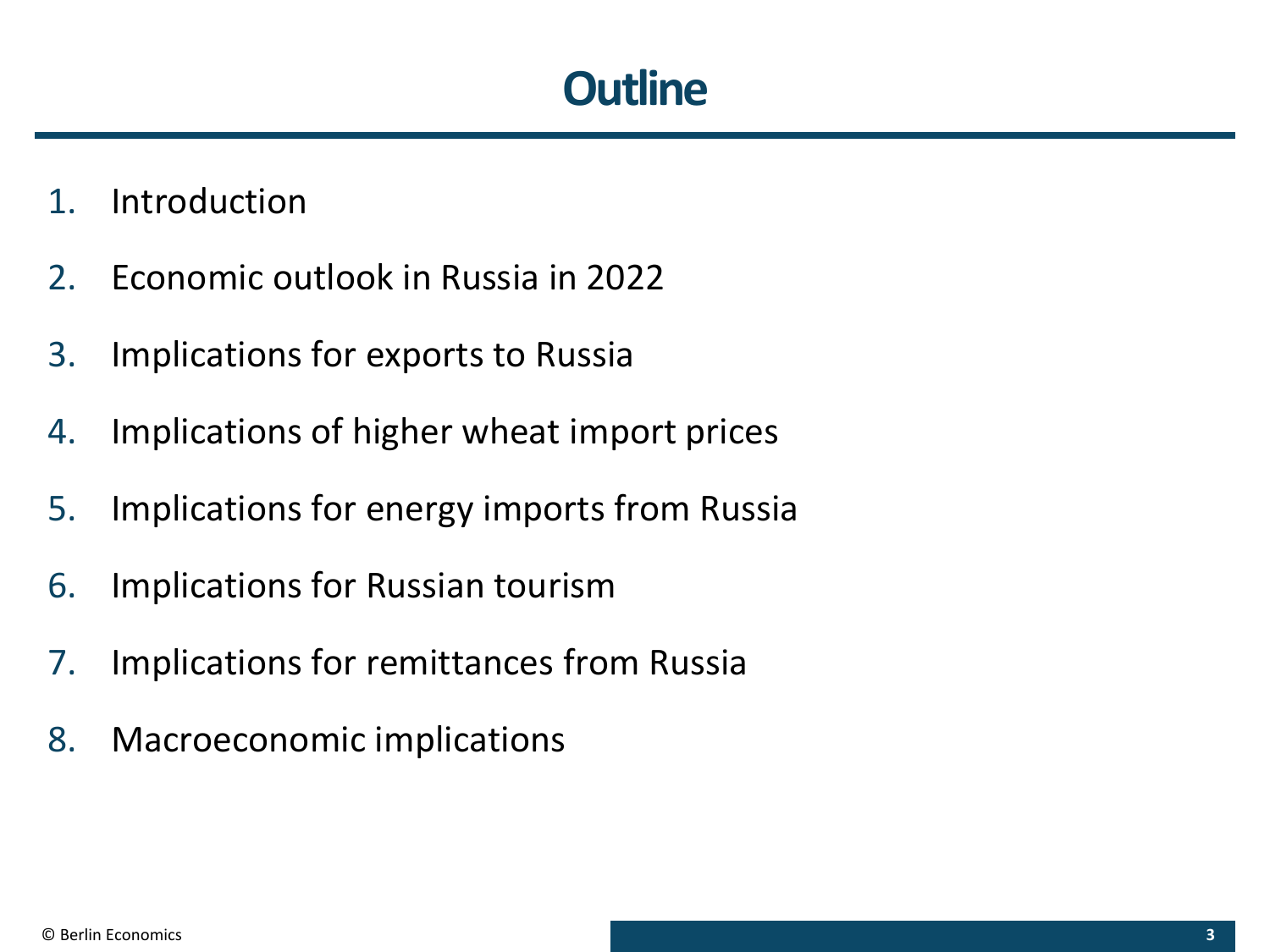## **1. Introduction**

### **The war in UKR and sanctions against RUS affect ARM economy in many ways**

- The RUS economy is severely weakened
- As a result, ARM exports to RUS, but also remittances from RUS will suffer
- Tourism from RUS might also be affected
- Furthermore, sanctions against RUS could influence energy prices for ARM
- Also higher food prices could create challenges

## **Aim of the briefing**

- Analysis of key economic implications of war in UKR & sanctions against RUS
- Recommendations on policy reaction to this shock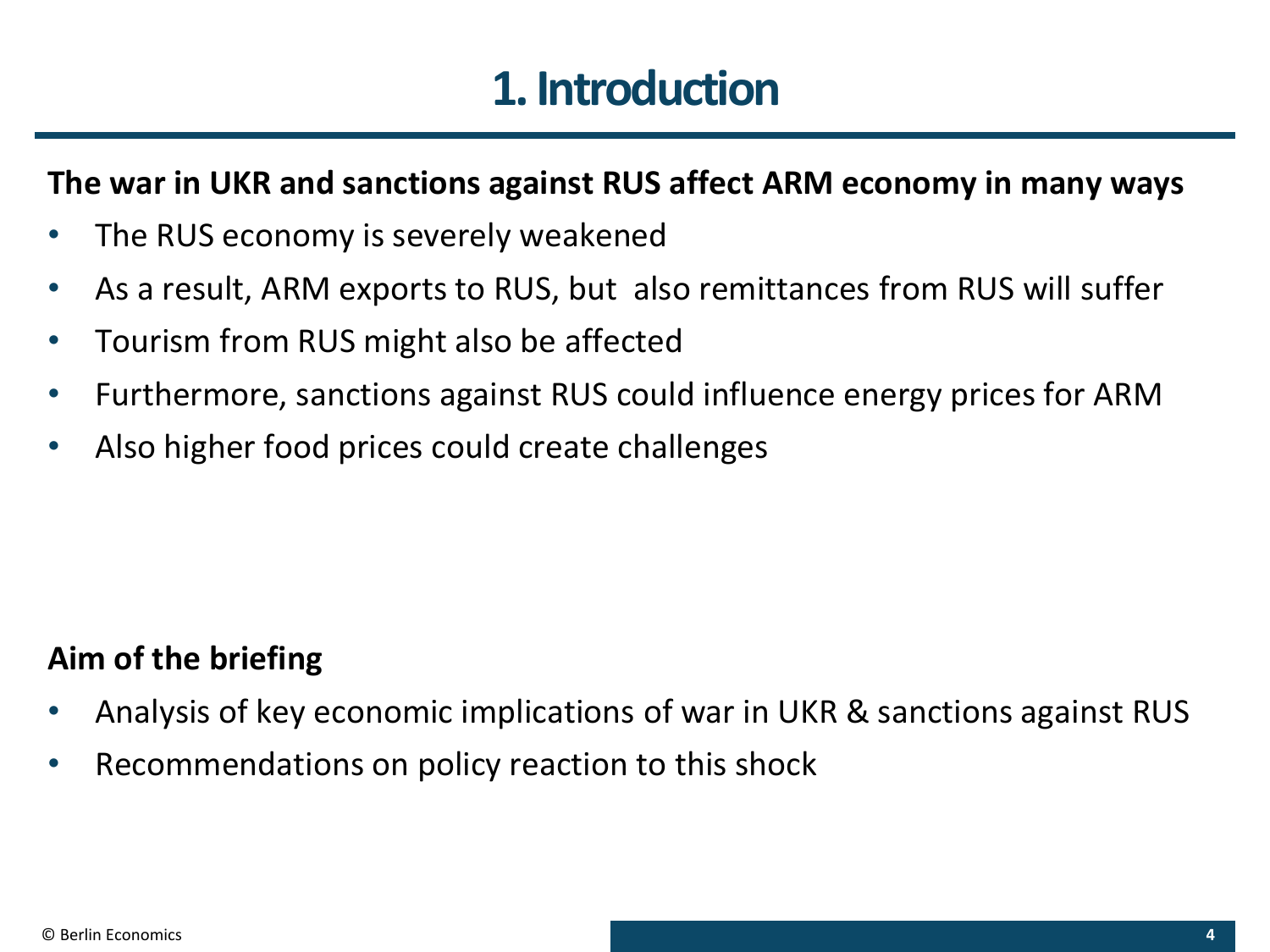# **2. Economic outlook in Russia in 2022**

#### Selected economic indicators

| <b>Indicators</b>         | 2022   |
|---------------------------|--------|
| Real GDP growth, %        | $-10%$ |
| Nominal USD GDP growth, % | $-34%$ |
| Inflation, % eop          | 20%    |
| Exchange rate, RUB/USD    | 120    |

*Sources: Goldman Sachs, CBR, own assumptions/calculations*

© Berlin Economics

#### Historic GDP declines



### **Severe economic and financial damage**

- The war has led to a wave of sanctions on RUS by Western countries
	- Significant impediments to trade (including logistics) as well as to foreign investments
	- RUS reacted by tightening financial conditions, e.g. emergency CBR rate hike to 20% p.a.
	- Material risk that RUS defaults, ratings only slightly above 'Default' status

### **Still high uncertainty**

- As war continues, new sanctions may follow & target the crucial energy sector
- ➢ **RUS real GDP likely to decline by 10% in 2022, which is unprecedented in modern history**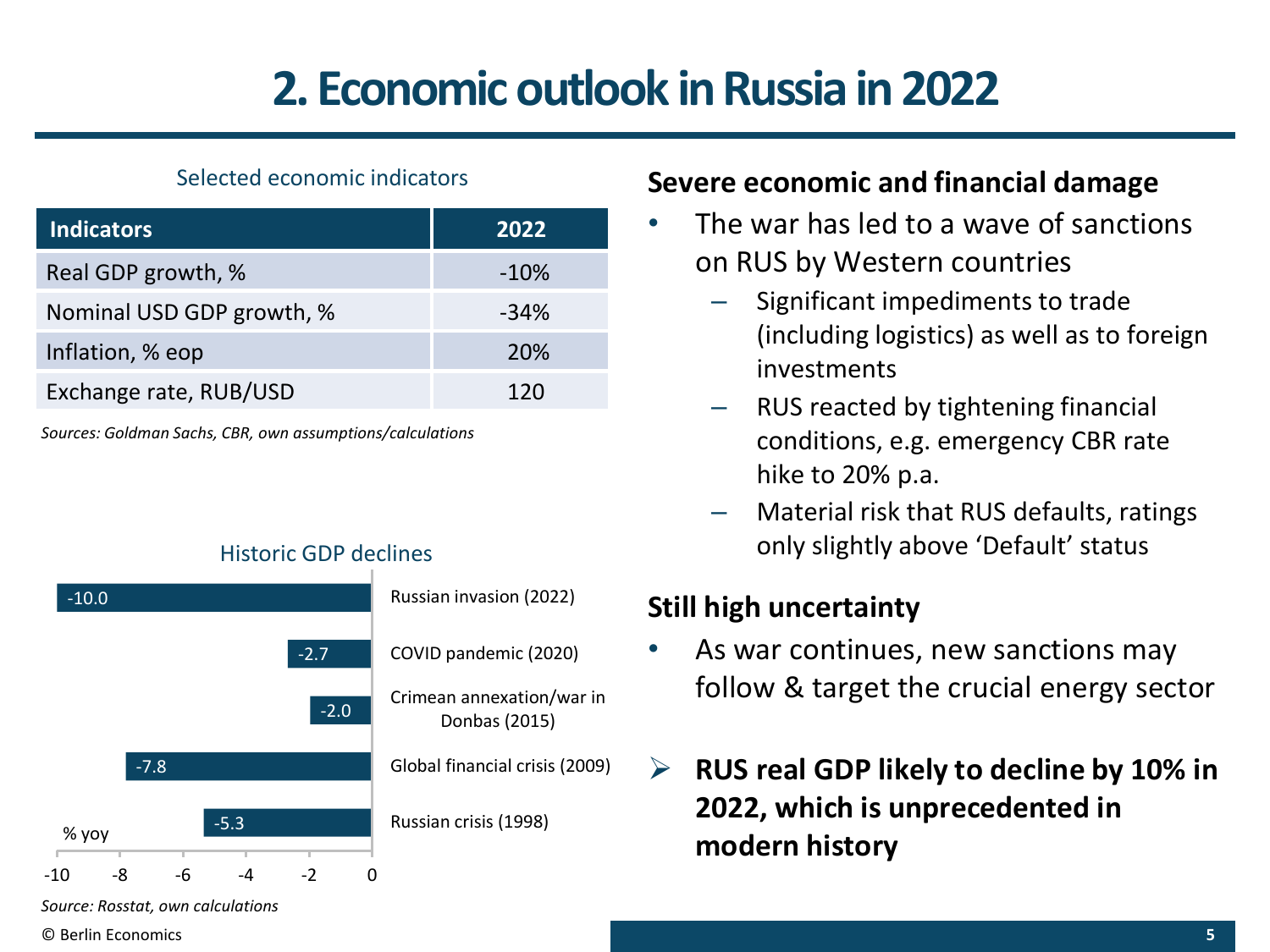## **3. Implications for exports to Russia**



*Source: WITS, own estimates*

#### Structure of ARM exports to RUS, 2021



### **ARM exports of goods to RUS, 2021:**

- USD 800 m, 29% of total goods exports
- Share in GDP: 5.9%
	- ➢ **Significant role of RUS market**

### **Export structure by products, 2021:**

- Agriculture & food: 61%
- Apparel & footwear: 12%
- Stones & glasses: 11%
- ➢ **Exports of agro-food is most exposed**

## **Outlook for 2022**

• Decline in exports but no full disruption

*Source: WITS, own estimates*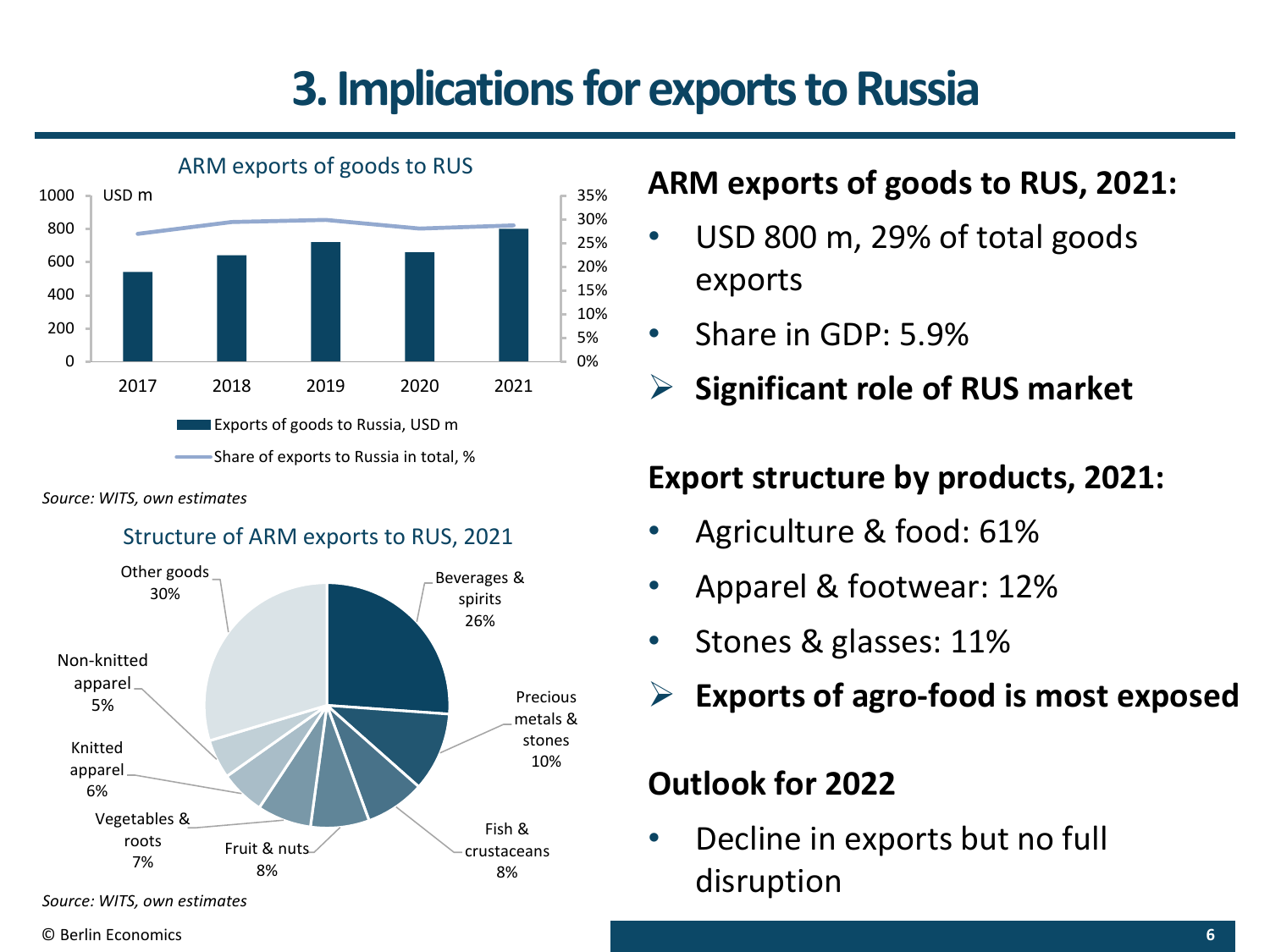## **Estimation of impact on exports**

|                       |                                      | <b>ARM exp to RUS,</b><br><b>USD m, 2021</b> | Exp loss to RUS,<br>USD m, 2022* | Total exp loss,<br>USD m, 2022* |
|-----------------------|--------------------------------------|----------------------------------------------|----------------------------------|---------------------------------|
| $1\overline{ }$       | Spirits obtained by distilling grape | 172                                          | $-47$                            | $-47$                           |
| $\mathbf{2}^{\prime}$ | Diamonds, whether or not worked      | 66                                           | $-46$                            | $-13$                           |
| 3 <sup>1</sup>        | Trout, fresh or chilled              | 52                                           | $-16$                            | $-16$                           |
| 4                     | Apparel, knitted                     | 47                                           | $-16$                            | $-16$                           |
|                       | 5 Tomatoes, fresh or chilled         | 44                                           | $-15$                            | $-15$                           |
| 6                     | Apparel, non-knitted                 | 41                                           | $\Omega$                         | $\overline{0}$                  |
| 7 <sup>1</sup>        | Apricots, cherries, peaches          | 18                                           | $-11$                            | $-11$                           |
| 8                     | Precious stones, other than diamonds | 16                                           | $-6$                             | $-4$                            |
| 9                     | Cigarettes                           | 14                                           | $\Omega$                         | $\Omega$                        |
|                       | 10 Cheese and curd                   | 14                                           | $-2$                             | $-2$                            |
|                       | Other products*                      | 317                                          | $-120$                           | $-120$                          |
|                       | <b>Total</b>                         | 800                                          | $-279$                           | $-244$                          |

*Source: WITS, own estimates; \* benchmark response for RUS imports from ARM (excl. top-10 products), 2015 vs 2013: 1.12*

- ARM drop in exports to RUS estimated at **USD 279 m or 2.0% of GDP in 2022**
- Due to reorientation, total losses of exports are smaller: **USD 244 m or 1.8% of GDP**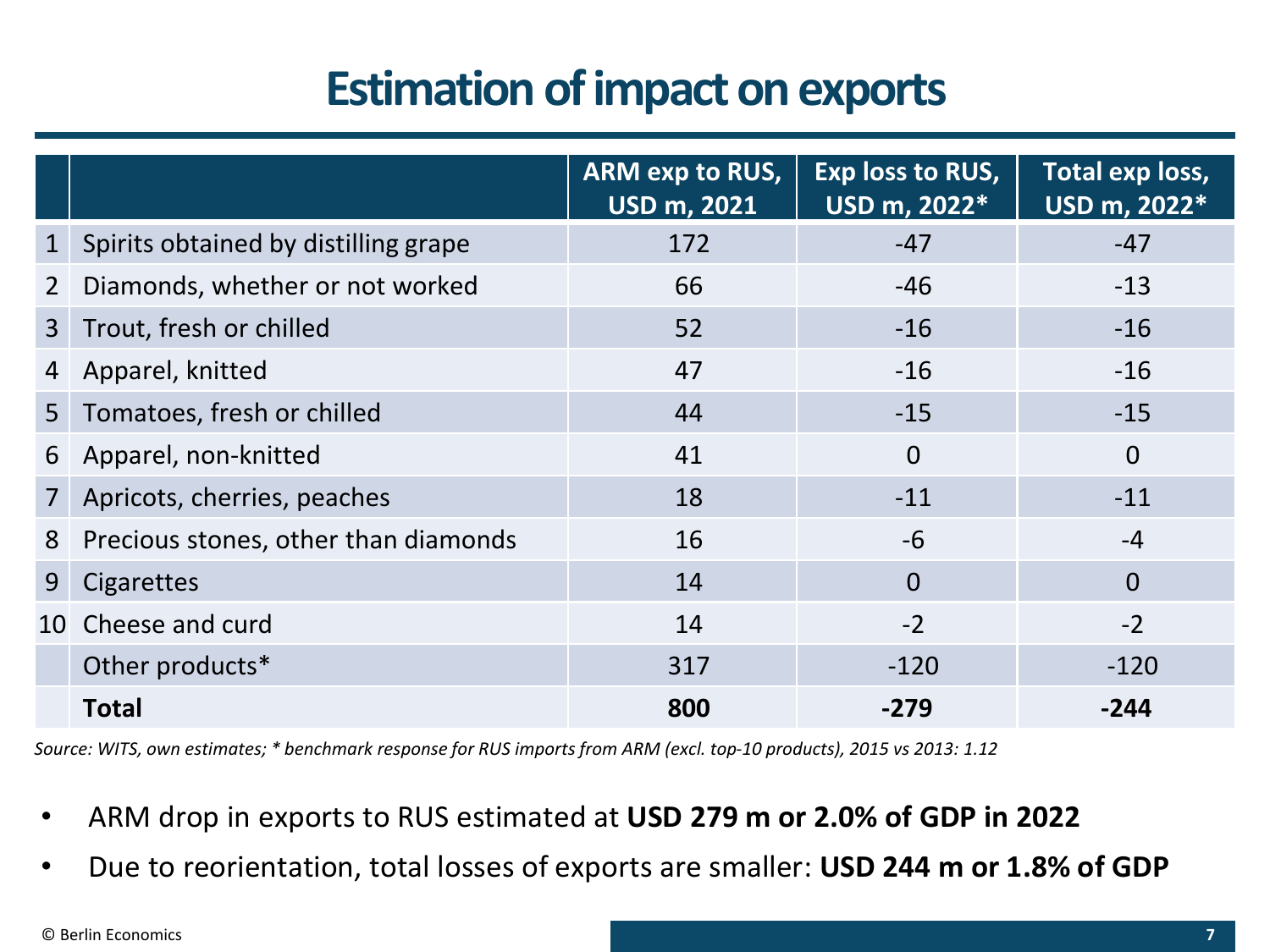### **Spirits obtained by distilling grape**

- RUS can no longer import FRA cognac & ESP brandy
- Therefore, ARM could replace FRA cognac & ESP brandy, which is not shipped to RUS anymore

## **Diamonds**

• Exports could be reoriented to Switzerland (CHE)

## **Non-knitted apparel**

- EU firms offering non-knitted apparel left RUS market
- ARM could aim to replace these products, which are no longer available on the RUS market

## **Precious stones**

• Some potential for reorientation toward the EU & USA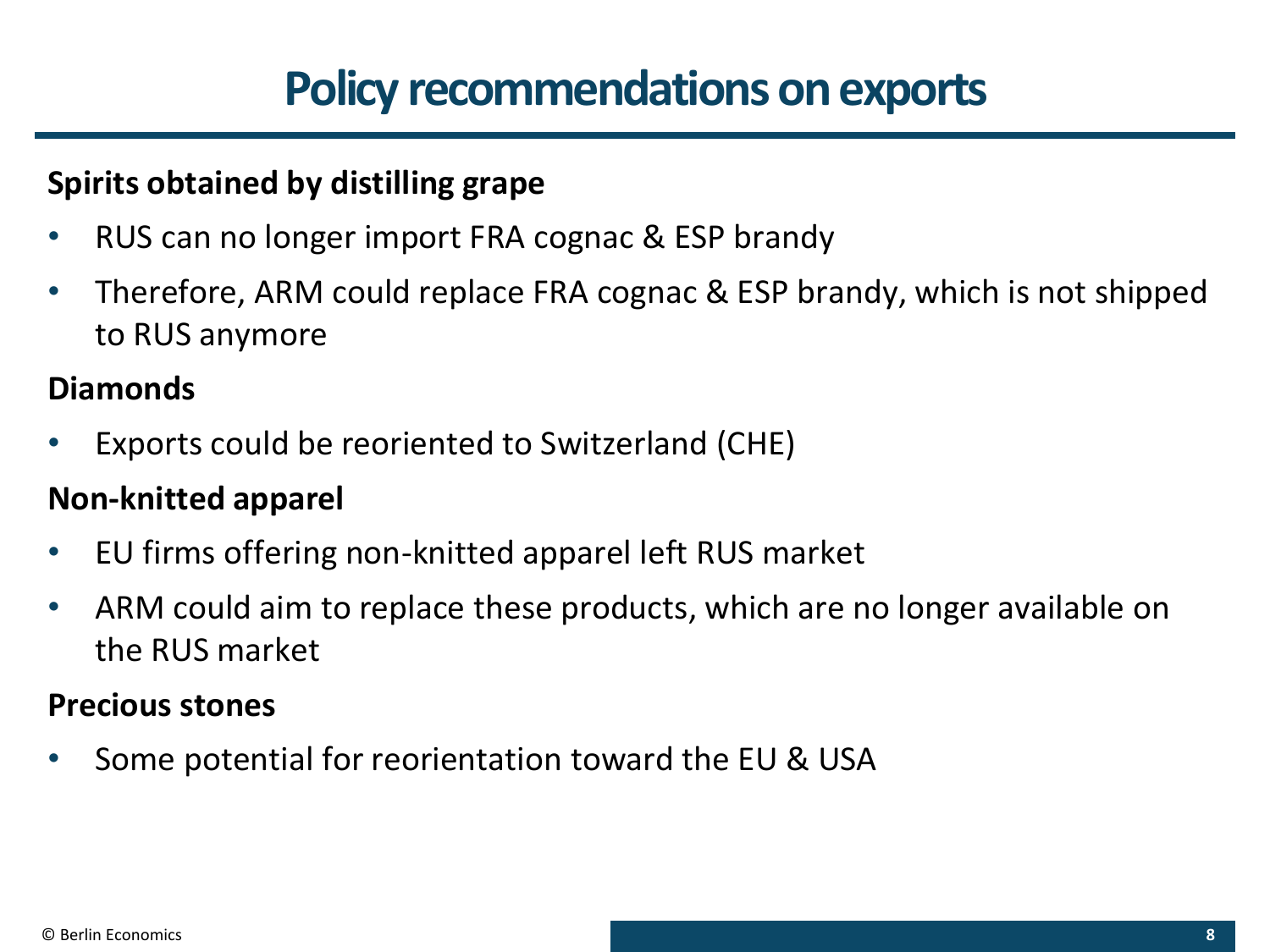# **4. Implications of higher wheat import prices**

## Wheat price shock **Wheat** Net quantity imported p.a. 268 thsd t Import price before war\* 255 EUR/t Expected import price\*\* 349 EUR/t Price differential 94 EUR/t Additional cost p.a. **EUR 25 m Additional cost p.a., % GDP 0.2 %**

*Sources: Comtrade, World Bank, Marketwatch, own calc.; \*avg. 2021 for wheat; \*\*avg. 2022 future prices for wheat*

### **Wheat**

- UKR is a major wheat producer; exports this year will go down significantly due to war
- Implication: much higher global wheat prices
- Assuming prices remain high, ARM will face additional expenditures of EUR 25 m or 0.2 % of GDP in 2022
- ➢ **Balance of payments shock of 0.2% of GDP due to higher wheat prices**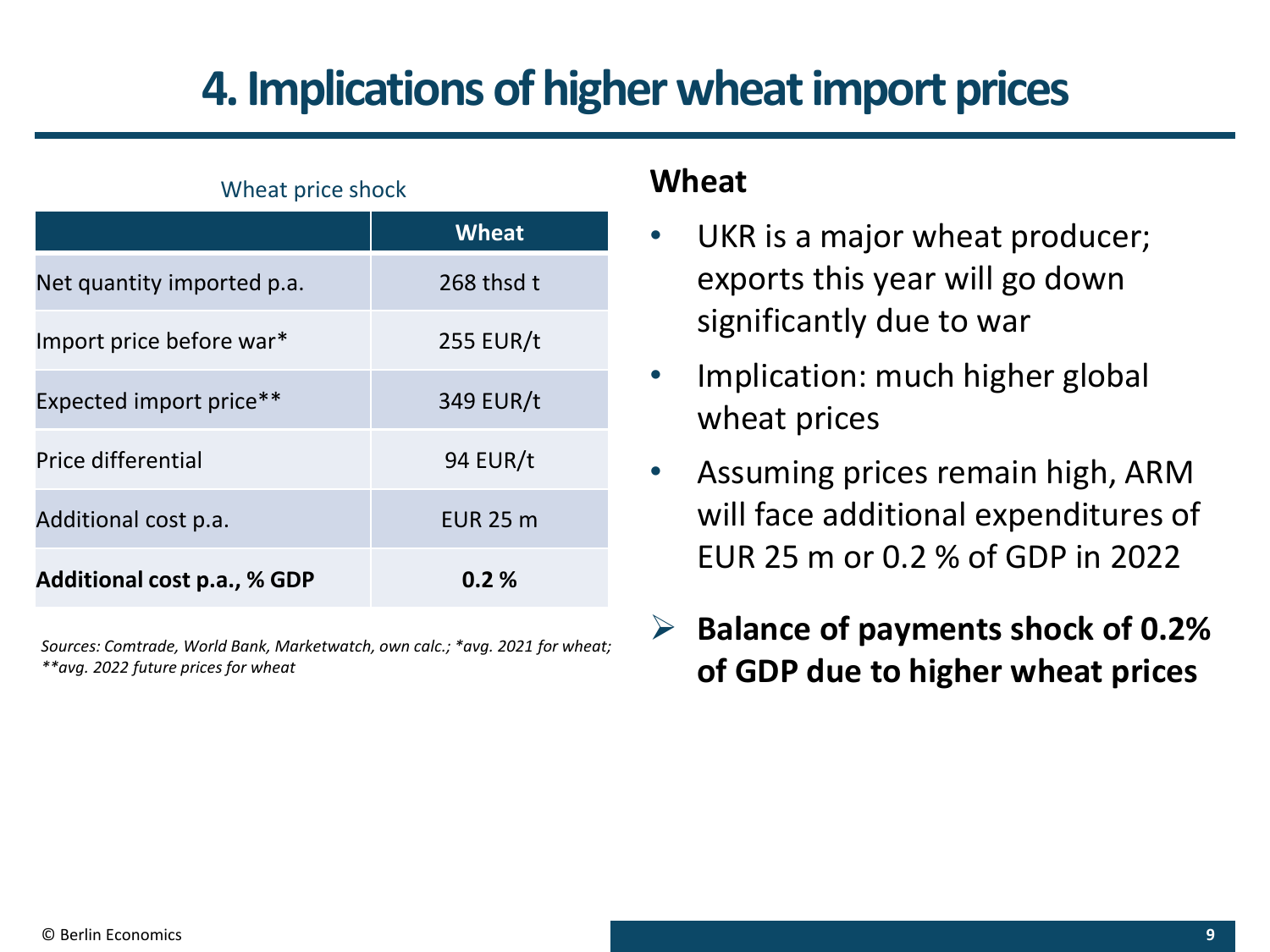# **5. Implications for energy imports from Russia**

#### ARM energy supply and imports (2019)

|                              | <b>Share in</b><br>TES* | <b>Gross</b><br>import<br>share | <b>RUS</b><br>share in<br><b>imports</b> | <b>RUS</b><br>share in<br>TES* |
|------------------------------|-------------------------|---------------------------------|------------------------------------------|--------------------------------|
| <b>Natural gas</b>           | 61%                     | 100%                            | 85%                                      | 52%                            |
| Oil and oil<br>products      | 12%                     | 100%                            | 73%                                      | 8%                             |
| <b>Solid fossil</b><br>fuels | 0%                      | 99%                             | 79%                                      | 0%                             |
| <b>Nuclear</b>               | 18%                     |                                 |                                          |                                |
| <b>Renewables</b>            | 9%                      |                                 |                                          |                                |

*Sources: IEA, The Observatory for Economic Complexity, own calculations, \*total energy supply*



#### ARM gas transmission network

### **Gas**

- Most important energy source
- 85% of imports from RUS, but low risk of disruption of supply
- Furthermore: no price increase in 2022; prices regulated via long-term contract with Gazprom & swap agreement with Iran

## **Oil**

- 73% of imports from RUS; but no major risk for disruption
- No significant price increase, given that RUS oil is sold at a discount
- ➢ **No significant effect on energy security and prices**

© Berlin Economics *Source: Adapted from ENTSOG*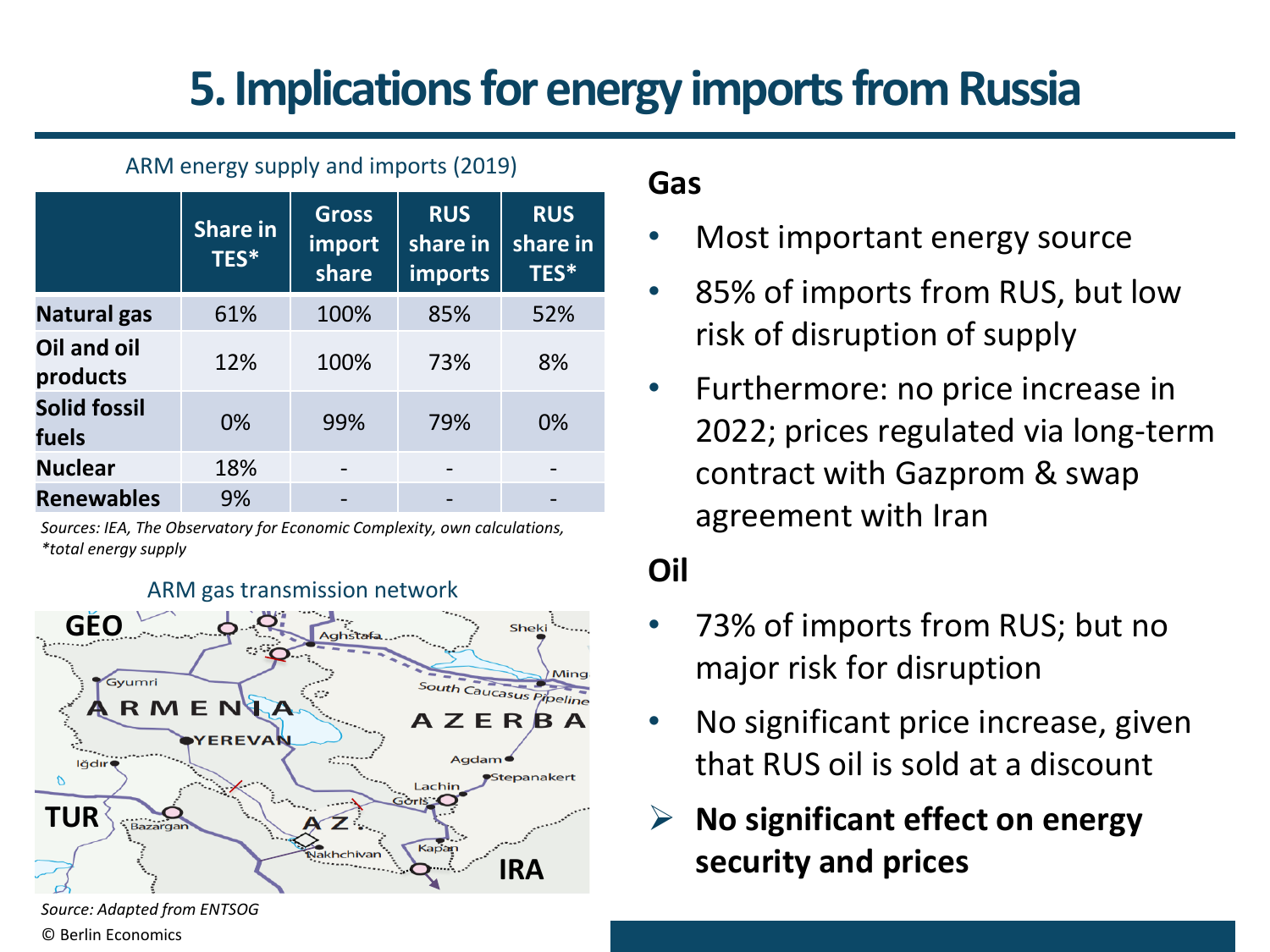# **6. Implications for tourism revenues from Russia**

RUS invasion of UKR will affect ARM tourism revenues in 2022 in three main ways:

### **1. Price & income effect** → **negative**

- RUS GDP will strongly decline in 2022 (esp. in USD terms)
- The resulting income shock will lower propensity to spend money on tourism

### **2.** Substitution effect  $\rightarrow$  positive

- Without the war, many RUS would have spent their vacation in popular tourist destinations (e.g. in Western Europe)
- However, due to the war, RUS tourists face obstacles when visiting countries which introduced sanctions (e.g. payment systems, flight connections etc.)
- As a result, some RUS will spend their vacation in RUS. However, others look for substitute destinations (such as ARM)

### **3. Influx effect** → **positive**

- The war has caused a significant influx of (high-skilled) Russians into ARM, whose expenditures will (temporarily) increase tourism revenues
- Effect is difficult to estimate due to high uncertainty of underlying factors (number of people, avg. expenditure, length of stay, etc.)
- ➢ **Forecast not feasible, but net effect is likely to be positive**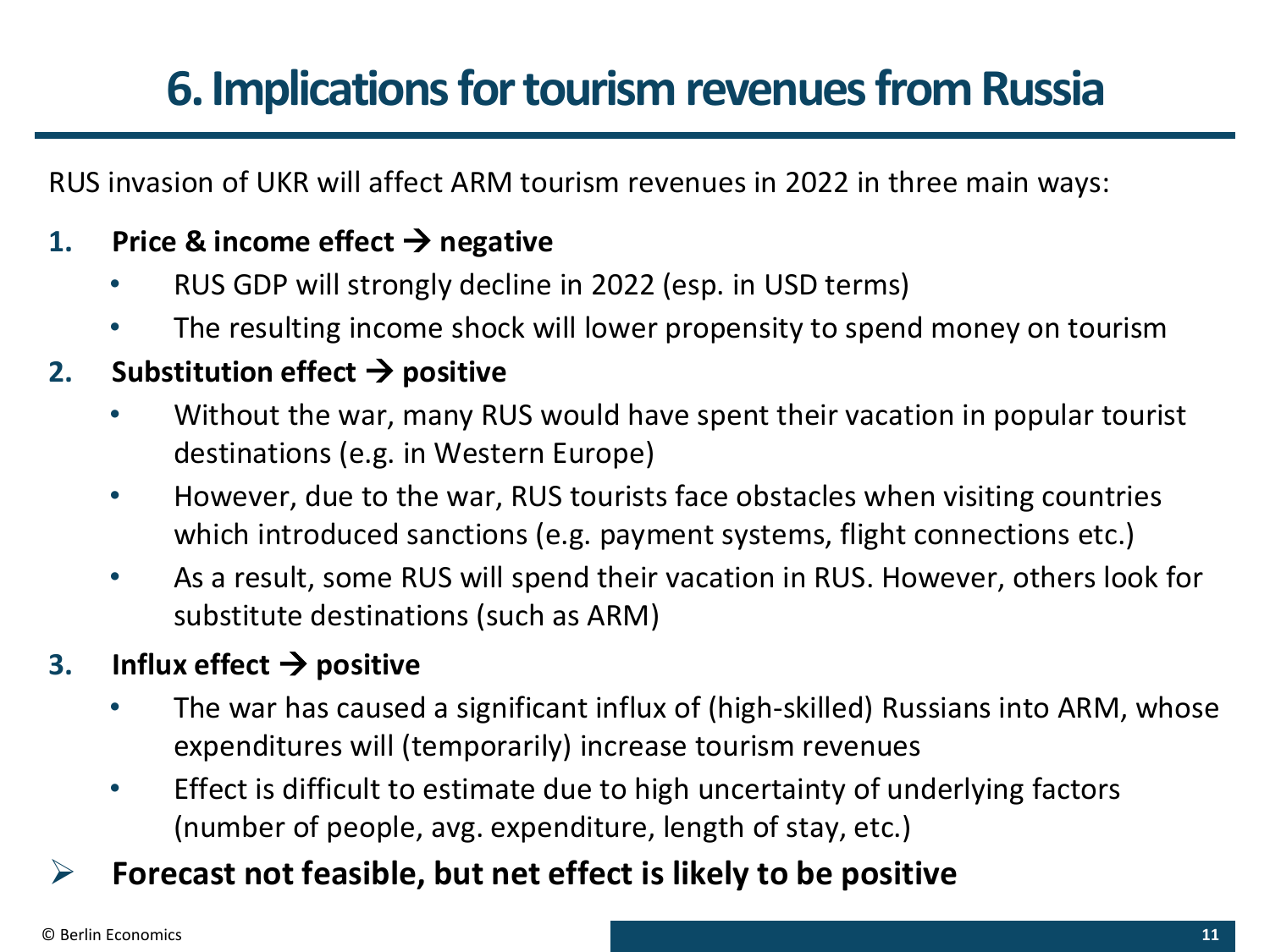# **7. Implications for remittances from Russia**



*Sources: Central Bank of Armenia, IMF, own calculations; Note: personal remittances = personal transfers + compensation of employees*

#### Personal remittances inflows from Russia\*



*Sources: Central Bank of Armenia, IMF, own calculations, \*based on money transfer data*

- Remittances play a key role for the economy of ARM
	- USD 1.3 bn (10.5% of GDP) in 2020
	- Not a component of GDP, but support economic demand
- Share of RUS has decreased, but RUS remains main source
	- 2013: 75% of inflows
	- 2020: 41% of inflows
- Remittances from RUS, 2021
	- USD 865.6 m or 6.2% of GDP
- ➢ **Important role of remittances from RUS for the ARM economy**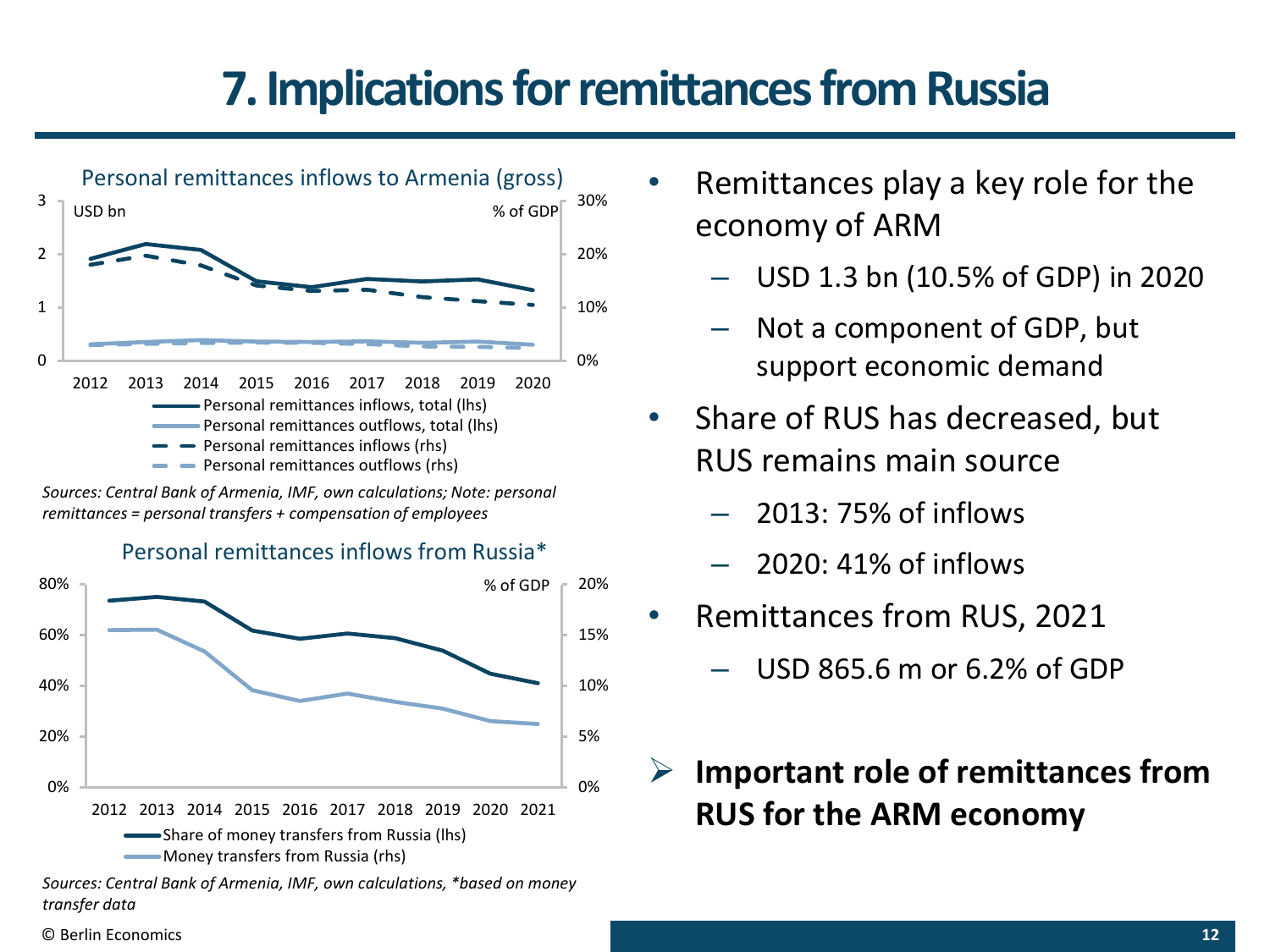## **Expected shock and economic effects**

|                       | <b>Reduction in remittances</b><br>from RUS |          | <b>Effect on GDP</b> |          | <b>Effect on consumption</b> |          | <b>Effect on investment</b> |          |
|-----------------------|---------------------------------------------|----------|----------------------|----------|------------------------------|----------|-----------------------------|----------|
|                       | USD <sub>m</sub>                            | % of GDP | USD <sub>m</sub>     | % of GDP | USD <sub>m</sub>             | % of GDP | USD <sub>m</sub>            | % of GDP |
| <b>Expected shock</b> | $-436.7$                                    | $-2.8%$  | $-206.4$             | $-1.3%$  | $-315.5$                     | $-2.0%$  | $-49.5$                     | $-0.3%$  |
| Maximum exposure      | $-864.4$                                    | $-5.5%$  | $-439.4$             | $-2.8%$  | $-679.0$                     | $-4.3%$  | $-98.0$                     | $-0.6%$  |

*Source: own calculations; note: economic effects calculated as a short-term demand shock caused by declining remittances, methodology analogous to GET MDA, PP/ 03/2014*

- Economic sanctions will decrease remittances from RUS by ca. 50%
- Effect on GDP is moderated by high import share in ARM economy
- Effects are likely most severe for individual households
- ➢ **Sizeable economic effects:** -2.8% of GDP in remittance income, -1.3% of GDP effect on growth
- ➢ **Possible policy responses:** targeted social assistance for affected individuals, retraining and relocation assistance for returning labour migrants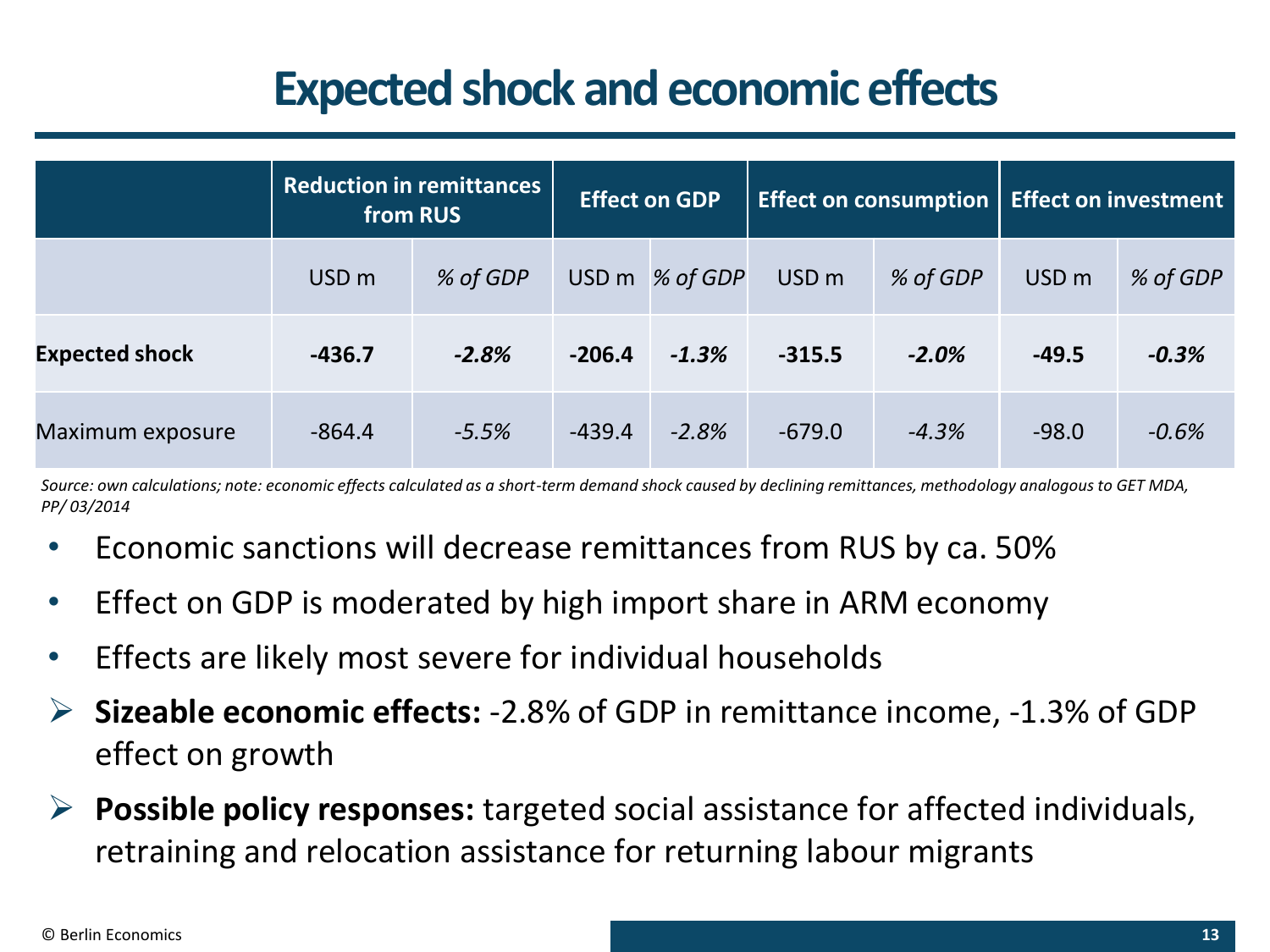# **8. Macroeconomic implications**

RUS invasion of UKR has potentially various macroeconomic implications beyond the already discussed transmission channels, to which policy makers must react:

## **Monetary policy must address inflationary pressures**

- Inflation might accelerate due to higher commodity prices
- Depreciation pressures could deepen as currency inflows from remittances are affected

## **Fiscal policy will be negatively affected**

- Lower revenues due to weaker economic outlook
- Increased number of migrants from RUS might pose an additional challenge
- Tighter external financing conditions could create problems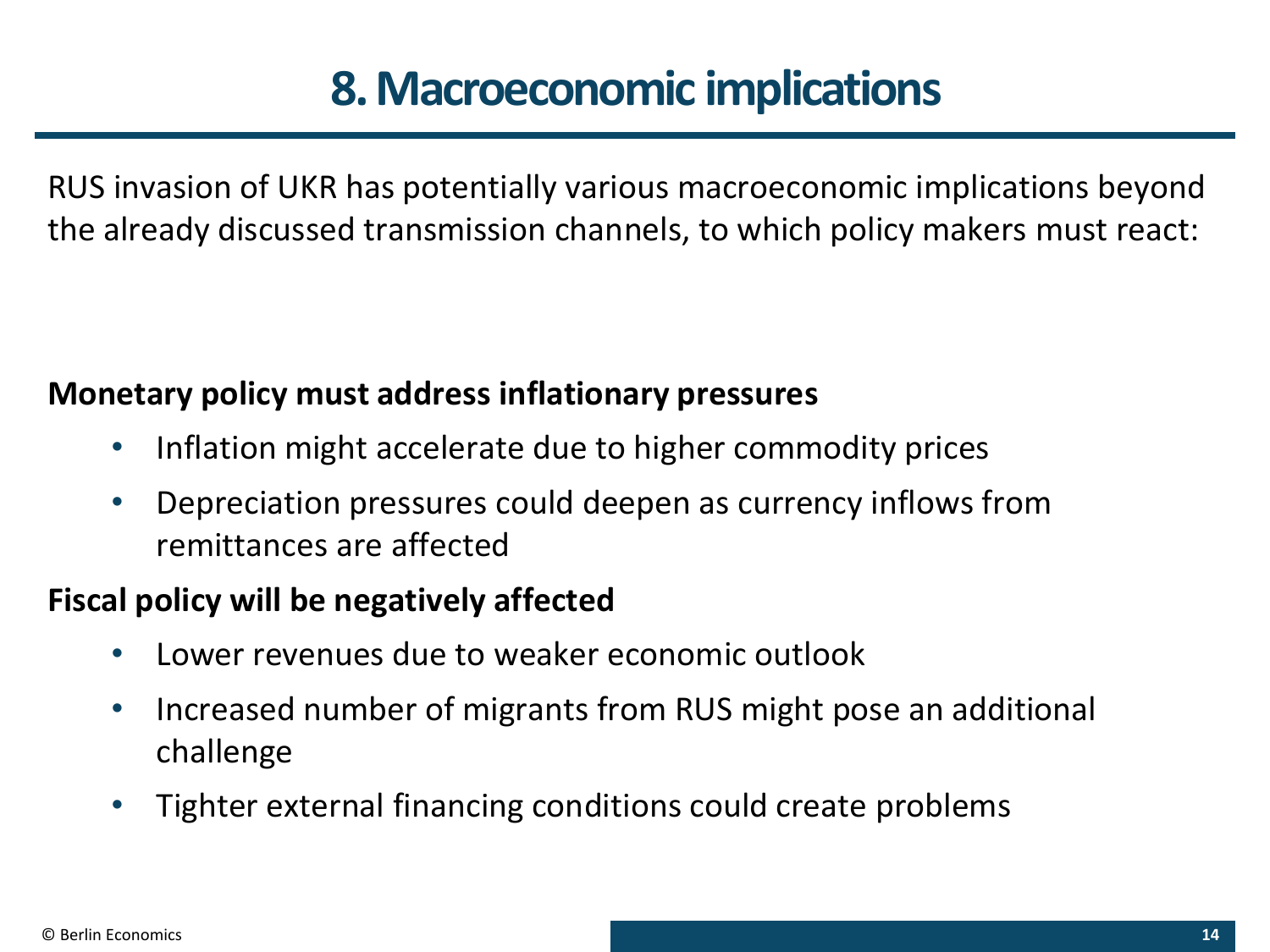# **Economic growth**



*Source: respective institutions*

### Regional comparison of real GDP forecasts for 2022

|                | <b>Current forecast</b><br>( % you) | <b>Change in</b><br>forecast (pp) |
|----------------|-------------------------------------|-----------------------------------|
| <b>Armenia</b> | 1.6                                 | $-3.7*$                           |
| Georgia        | 3.5                                 | $-1.5$                            |
| Azerbaijan     | 3.7                                 | 1.2                               |
| Russia         | $-10.0$                             | $-12.0$                           |
| Germany        | 2.1                                 | $-1.9$                            |
| $EU-27$        | 2.8                                 | $-0.7$                            |

*Sources: CBA, ADB, Goldman Sachs, IfW Kiel; \*excl. GDP reduction due to supply issues in copper industry*

- GDP forecast 2022 by Central Bank of Armenia before the war: 5.6% yoy
- Due to expected decline of exports and remittances, forecast has been reviewed
- New forecast by CBA: 1.6%
- However, supply constraints in copper industry contributed 0.3 pp to forecast reduction
- Thus: war-induced reduction in GDP forecast amounts to 3.7%
- Potential upsides through highskilled migration and relocation of firms from RUS
	- ➢ **Strong effect of war in UKR on GDP**

© Berlin Economics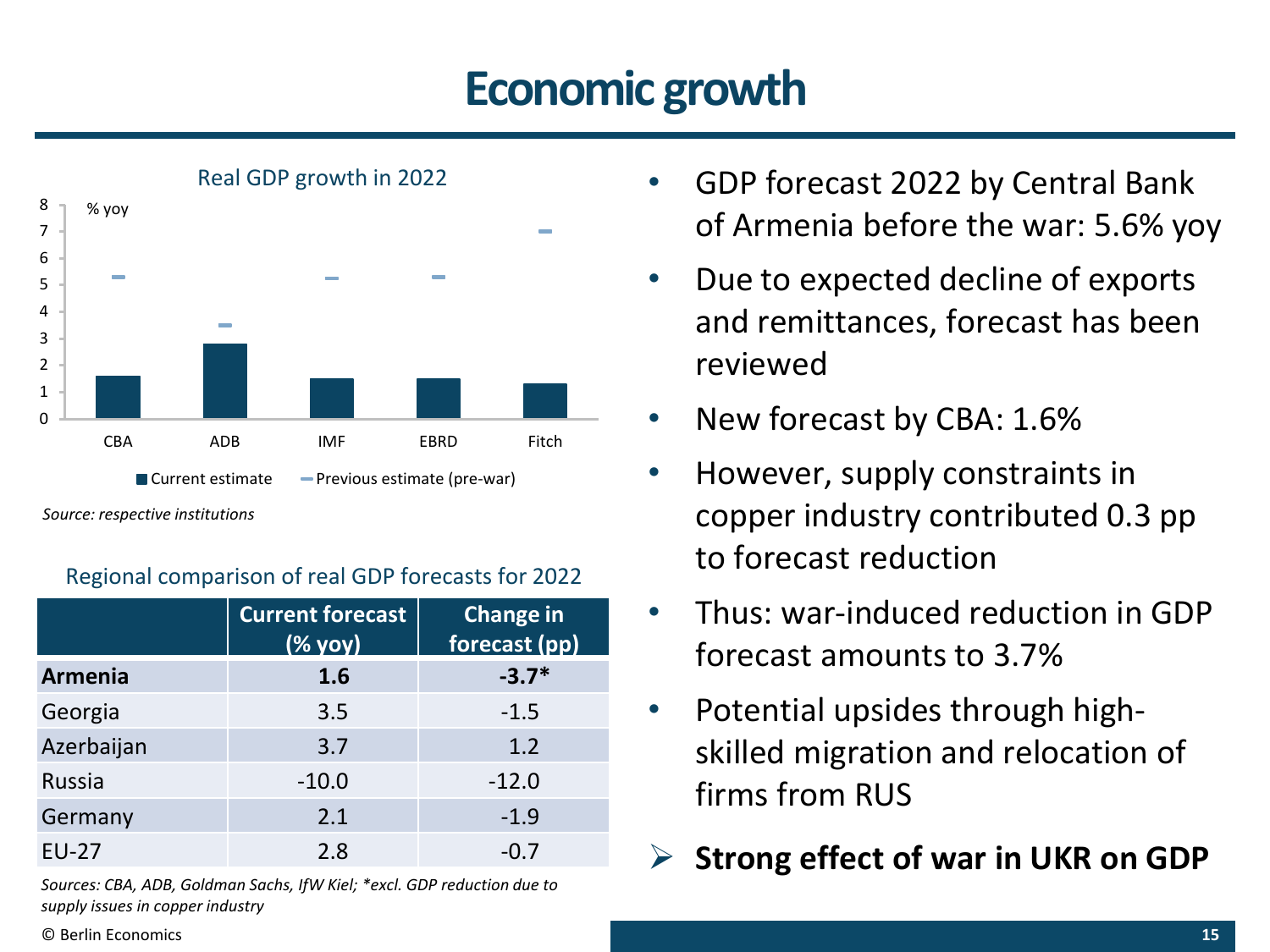## **Monetary and exchange rate policy**



Exchange rate 470 480 490 500 510 520 530 540 550 Jan-21 Feb-21 Mar-21 Apr-21 May-21 Jun-21 Jul-21 Aug-21 Sep-21 Oct-21 Nov-21 Dec-21 Jan-22 Feb-22 Mar-22 USD/AMD

#### Source: Armstat

© Berlin Economics

### **Inflation**

- 2021: high inflation driven by food prices (36% of CPI basket)
- 2022: further increase of food prices due to war in UKR
- But: ARM somewhat isolated from higher energy prices due to war
- Thus: limited effect of war on inflation
- CBA hiked its policy rate by 125bp since start of the war to anchor expectations

### **Exchange rate**

- Depreciation after start of war in UKR
- But exchange rate stable; below Jan-21
- ➢ **Limited effect of war on inflation**
- ➢ **CBA needs to maintain tight monetary policy to anchor expectations**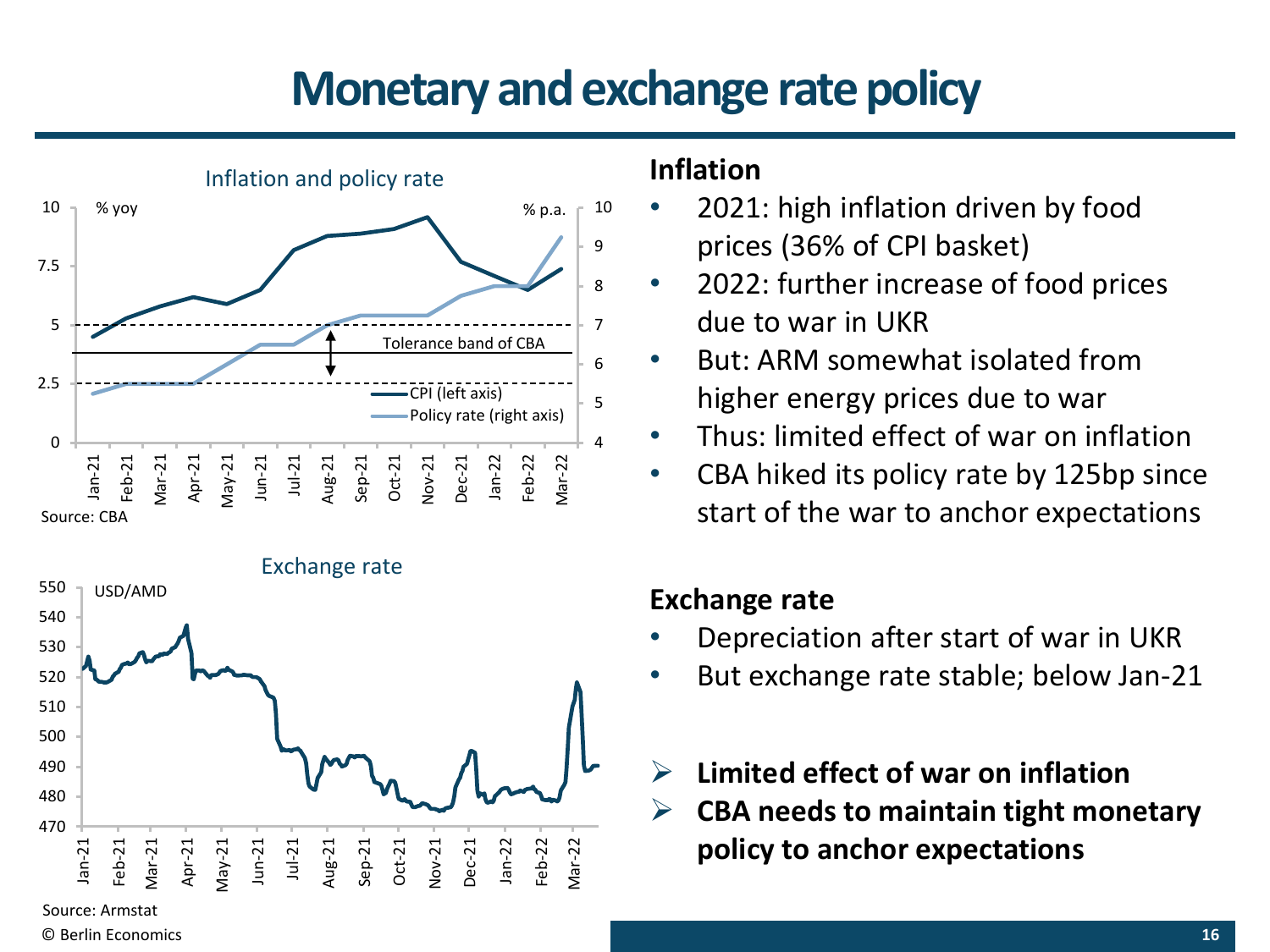# **Fiscal policy**



*Source: Ministry of Finance, \*forecast*



### **Budget deficit**

- Original plan: 3.1% of GDP
- But: plan not realistic anymore
- Lower revenues due to weaker economy
- Probably also considerable expenditures to deal with migration of (ethnic) Armenians from RUS later this year

## **Public debt**

- Eurobond spread increased strongly, but maturity in 2031; no immediate concern
- Renewed staff-level agreement and cooperation with IMF important
- ➢ **Possible role of donors in financing additional expenditure due to migration from RUS later this year**